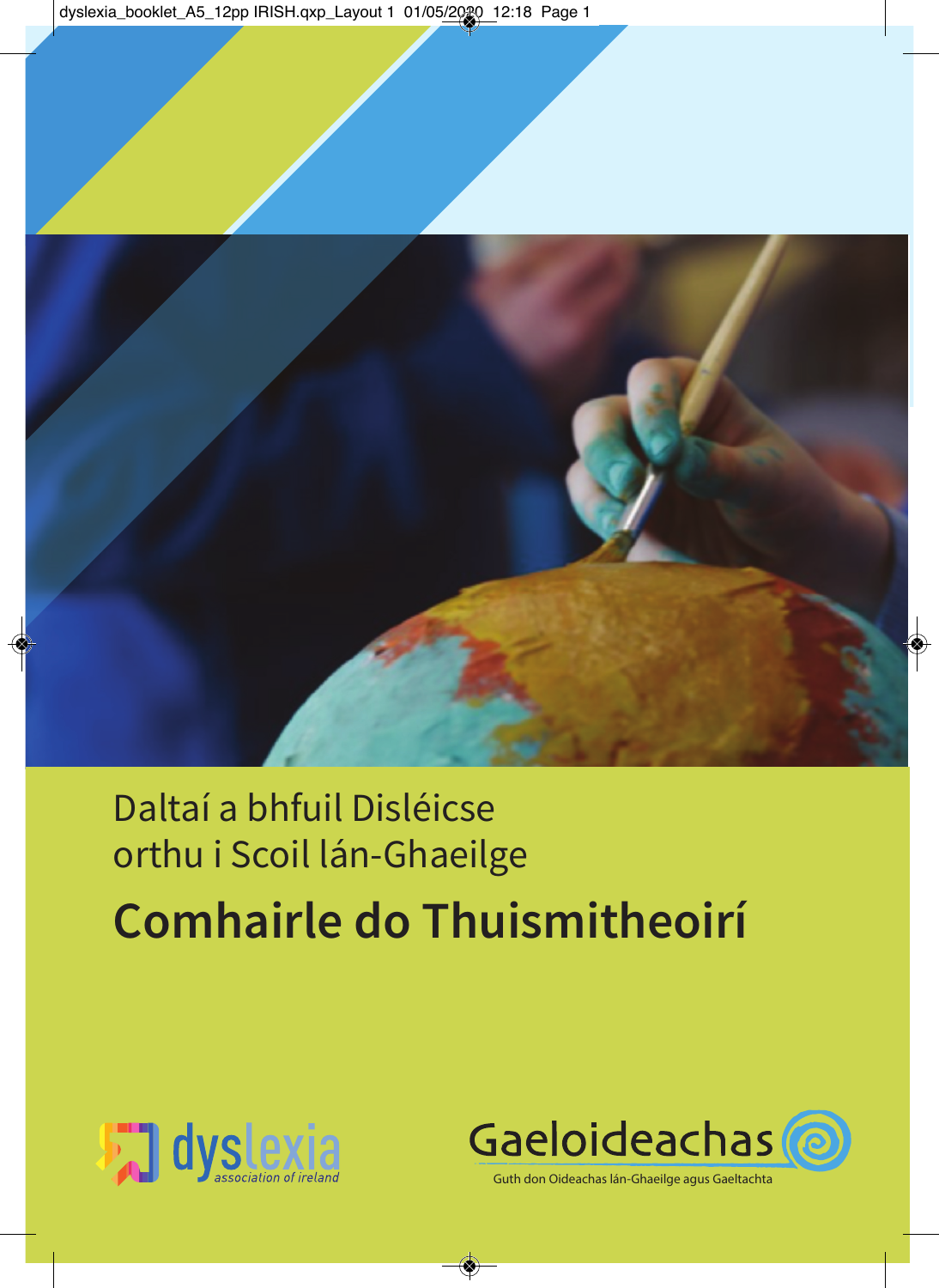dyslexia\_booklet\_A5\_12pp IRISH.qxp\_Layout 1 01/05/2020 12:18 Page 2

 $\bigcirc$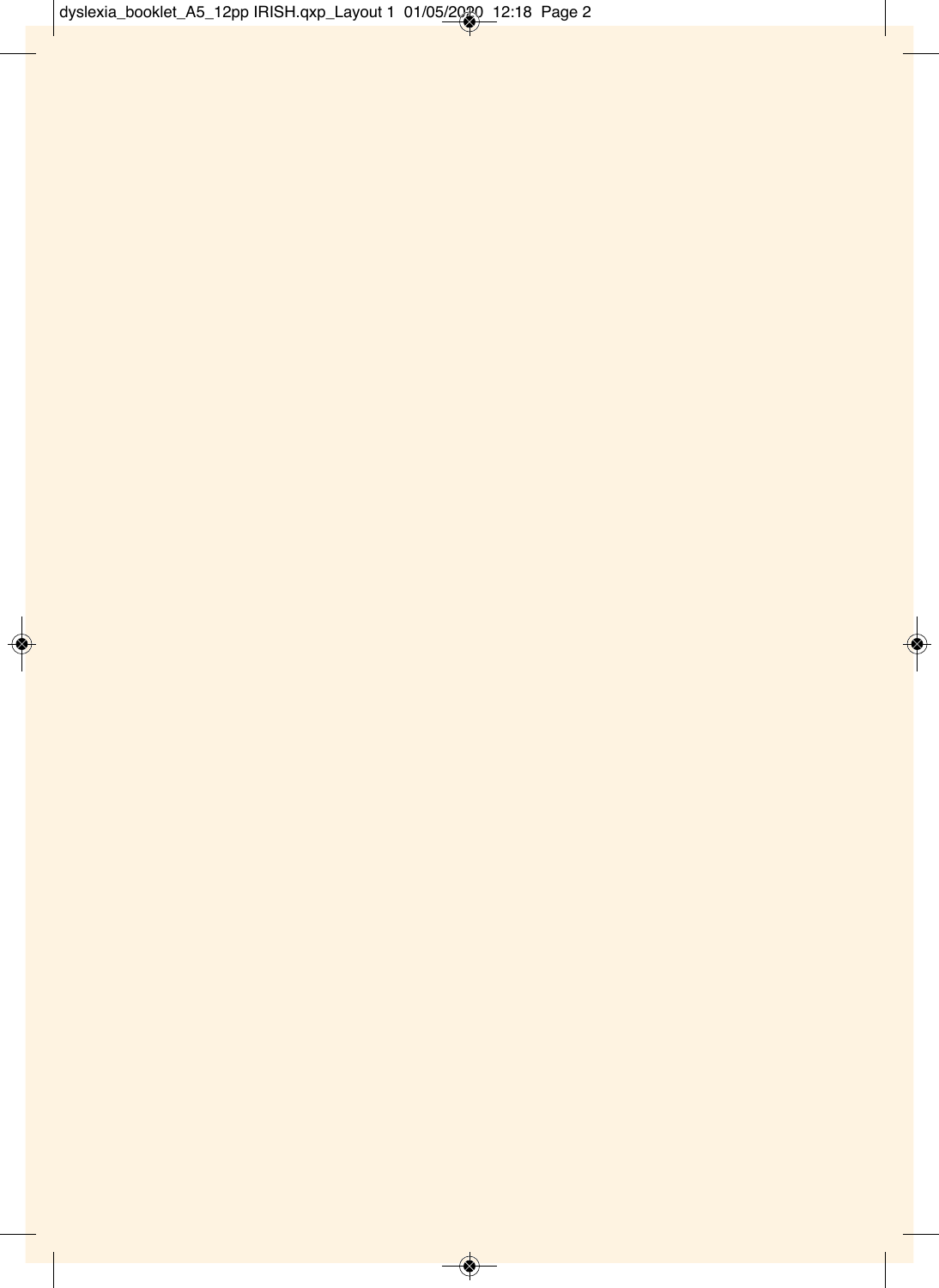Rinne Gaeloideachas an bhileog eolais seo a fhorbairt i gcomhar le Cumann Disléicse na hÉireann. Tá an méid atá inti bunaithe ar an taighde reatha náisiúnta agus idirnáisiúnta ar a bhfuil an dea-chleachtas mar atá i scoileanna, chomh maith le ceapadh beartais maidir le páistí a bhfuil disléicse orthu bunaithe, ar fud an domhain. Níl sa bhileog eolais seo ach treoir. Tagann réimse leathan láidireachtaí agus laigí chun cinn i ndaoine a bhfuil disléicse orthu agus bíonn réimse na ndúshlán a bhíonn rompu idir trom agus éadrom. Dá réir sin, ba cheart do thuismitheoirí a bheith cúramach faoi chomhairle ar bith a dhéanann iarracht chur chuige uilíoch a oireann do gach uile dhuine a mholadh. Ba cheart do mhúinteoirí agus do thuismitheoirí na straitéisí is mó a oireann d'uathúlacht a bpáistí agus dá dtimpeallacht oideachais a aithint.

#### **Céard is Disléicse ann?**

Is deacracht foghlama é disléicse a mbíonn tionchar aige ar cé chomh cruinn agus sciobtha a bhíonn daoine agus iad i mbun léitheoireachta agus litrithe. Bíonn disléicse ar dhuine as gach deichniúir nó thart air (10%). Bíonn cineál éadrom de dhisléicse ar dhaoine áirithe, cineál nach n-aithnítear go minic fiú, agus bíonn disléicse throm ar dhaoine eile. Bíonn daoine a rugadh le disléicse ag foghlaim ar bhealach difriúil le hais daoine eile.

# U VUTU

Ó thaobh na hinchinne de, d'fhéadfadh daoine a bhfuil disléicse orthu a bheith níos moille agus iad ag iarraidh an nasc idir fuaimeanna na teanga agus na litreacha a ghabhann leo a aithint. Fágann sé sin go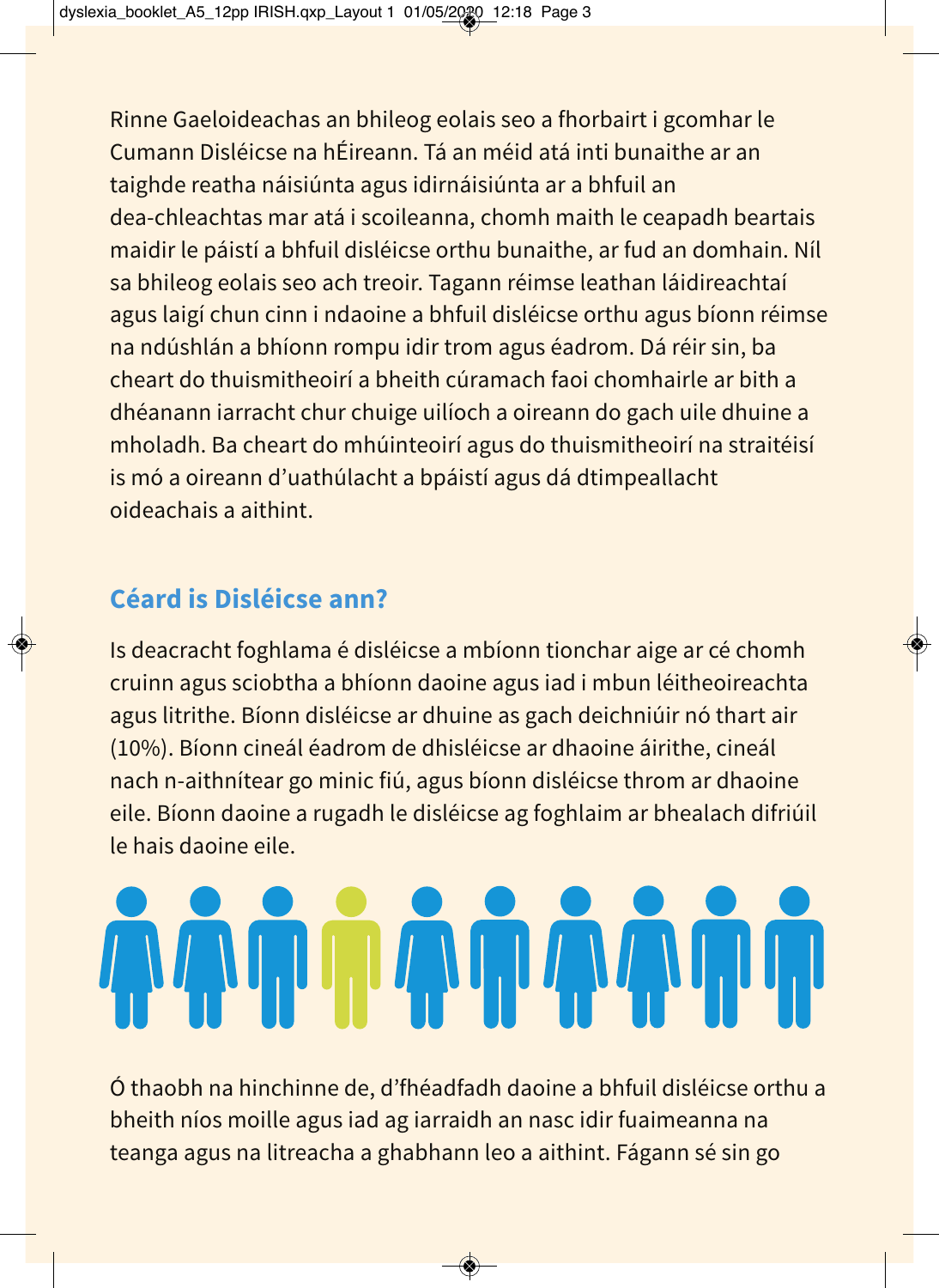bhfuil sé níos deacra orthu focail ghearra a aithint agus cinn atá níos faide a rá amach. Ós rud é go dtógann sé níos faide orthu cén focal atá i gceist a dhéanamh amach, is féidir an chiall a bheith caillte acu. Ní ábhar iontais é, mar sin, go bhfaigheann daoine a bhfuil disléicse orthu deacair é rudaí a litriú i gceart. Bíonn sé deacair ar dhaoine áirithe a bhfuil disléicse orthu an rud atá i gceist acu a chur in iúl i gceart agus iad ag scríobh agus fiú nuair atá siad ag caint, toisc nach mbíonn siad in ann cuimhneamh ar fhocail chomh sciobtha céanna agus a bhíonn daoine eile.

Cé go bhfuil an disléicse ann i ngach teanga, braitheann an chaoi a gcuireann sí isteach ar léitheoireacht agus litriú ar ortagrafaíocht (córas scríofa) na teanga. Bíonn an deacracht a bhaineann le hortagrafaíocht ar leith ag brath ar (i) cé chomh casta agus atá sí (cé mhéad bealach éagsúil atá ann chun fuaim amháin a litriú) agus (ii) cé chomh seasmhach agus atá sí (cé mhéad bealach éagsúil atá ann chun focal nó sraith litreacha a léamh). Tá an Béarla thar a bheith casta agus neamhsheasmhach, rud a fhágann gur teanga í atá deacair a fhoghlaim agus a léamh. Tá an Ghaeilge casta chomh maith, ach tá níos mó seasmhachta ag baint le rialacha litrithe na Gaeilge i gcomparáid leis an mBéarla.

#### **Páistí a bhfuil Disléicse orthu i Scoileanna lán-Ghaeilge**

Is éard atá i gceist le scoil lán-Ghaeilge (bunscoileanna agus iar-bhunscoileanna, lasmuigh agus laistigh den Ghaeltacht araon) ná scoil ina ndéantar na hábhair ar fad, cé is moite den Bhéarla, a theagasc trí mheán na Gaeilge agus ina bhfuil an Ghaeilge mar phríomhtheanga chumarsáide sa scoil, laistigh den seomra ranga agus lasmuigh de, agus i gclós na scoile. Tugtar 'tumoideachas' air seo, agus cuidíonn sé le páistí líofacht a bhaint amach sa Ghaeilge ar bhealach nádúrtha, fad a leanann siad an curaclam céanna mar atá leagtha amach ag an Roinn Oideachais agus Scileanna.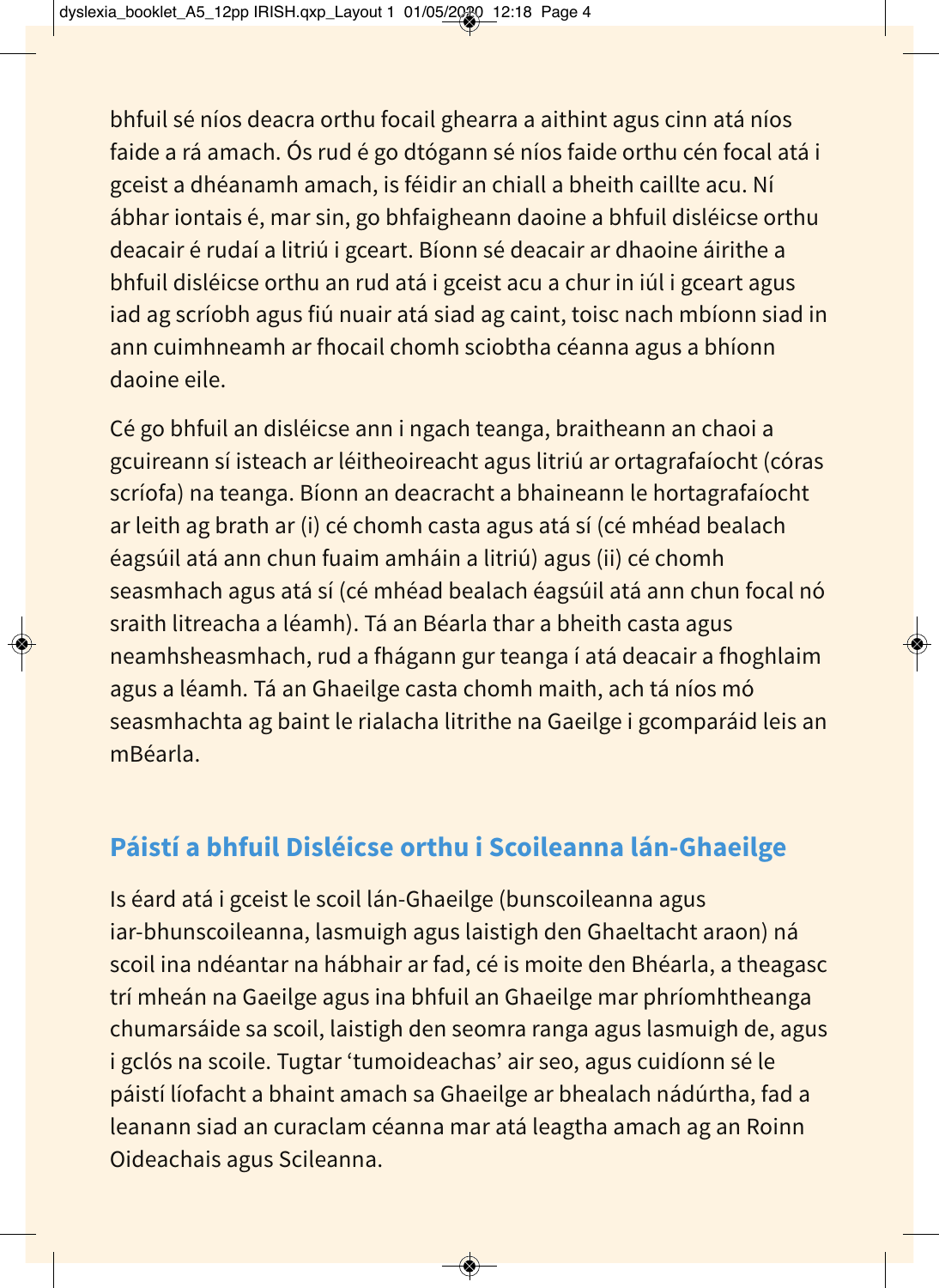Roghnaíonn go leor tuismitheoirí a bhfuil páistí acu le riachtanais speisialta oideachais scoileanna lán-Ghaeilge agus scoileanna Gaeltachta agus tá roinnt mhaith daoine le leibhéil éagsúla disléicse ag freastal ar na scoileanna sin. Léiríonn taighde gurb í disléicse an riachtanas speisialta oideachais is coitianta i scoileanna lán-Ghaeilge. Cuireann scoileanna lán-Ghaeilge tacaíochtaí, modhanna teagaisc,



agus straitéisí ar fáil chun cuidiú le páistí a bhfuil disléicse orthu le gur féidir leo na dúshláin atá rompu a bhainistiú agus le go mbeidh siad in ann bláthú sa scoil agus ina diaidh.

Léiríonn taighde idirnáisiúnta nach bhfuil a leithéid ann agus míchumas foghlama i dtaca le foghlaim an dara teanga nó foghlaim teanga iasachta. Má bhíonn deacrachtaí ag páistí leis an

teanga scríofa, beidh na deacrachtaí sin acu i dteanga ar bith a bheag nó a mhór, ag brath ar chastacht na teanga agus a hortagrafaíocht. Mar sin féin, éiríonn le páistí a bhfuil réimse leathan de riachtanais speisialta oideachais acu an dara teanga a fhoghlaim. Tá fianaise air seo sa mhéid is go bhfuil riachtanais speisialta oideachais (disléicse, diospraicse agus neamhord de chuid speictream an uathachais go príomha) ag breis agus 9% de pháistí a fhreastalaíonn ar scoileanna lán-Ghaeilge, ach in ainneoin na riachtanas sin, éiríonn leis an bhformhór mór acu ábhair an churaclaim a fhoghlaim trí mheán na Gaeilge.

Bíonn go leor míthuiscintí ann faoi cé chomh hoiriúnach is atá sé do dhaoine a bhfuil disléicse orthu a bheith ag foghlaim na Gaeilge nó ag foghlaim trí mheán na Gaeilge. Ní thagann disléicse ar dhuine mar thoradh ar a bheith dátheangach, agus ní mhéadaítear an baol go dtiocfadh disléicse ar dhuine mar gheall ar dhátheangachas. A mhalairt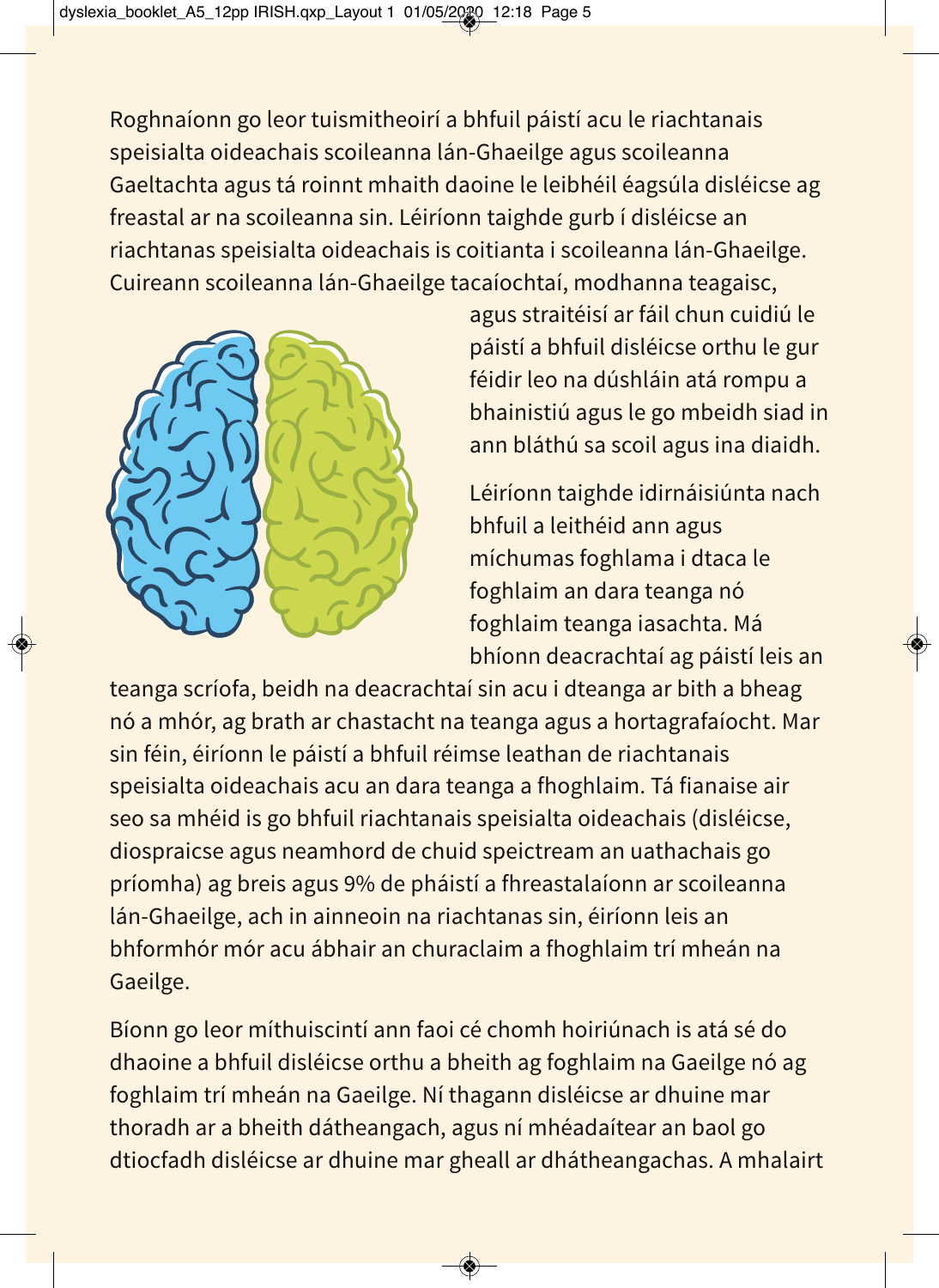atá fíor. Cuidíonn na buntáistí a bhaineann leis an dátheangachas ó thaobh na hinchinne agus na cognaíochta de leis an bhfoghlaim i gcás daoine a bhfuil disléicse orthu. Maidir le páistí a bhfuil an Ghaeilge mar phríomhtheanga acu, tá buntáistí tábhachtacha sóisialta, mothúchánacha, agus oideachais ann dóibh siúd a leanann ar aghaidh leis an nGaeilge a úsáid mar theanga baile agus mar theanga scolaíochta. Ar an gcaoi chéanna, tá go leor buntáistí sa dátheangachas do pháistí nach bhfuil ach Béarla acu, nó a bhfuil an Béarla mar phríomhtheanga acu. Bíonn an t-oideachas lán-Ghaeilge de bhuntáiste ag páistí nach bhfuil an Ghaeilge ná an Béarla mar theanga baile acu, agus d'fhéadfadh go gcuideodh sé leo lena líofacht sa Bhéarla. Cuidíonn an tumoideachas le páistí atá ag iarraidh teangacha a fhoghlaim, an Béarla san áireamh, seachas iad a choinneáil siar. Is é an gné is tábhachtaí do gach dálta, ach do dhaltaí a bhfuil riachtanais speisialta oideachais acu ach go háirithe, ná caighdeán an teagaisc a úsáidtear chun teanga ar bith a mhúineadh, agus é a bheith bunaithe ar fhianaise. Ní mór cur chuige fónaice a úsáid agus páistí a bhfuil disléicse orthu á múnadh. De réir an chur chuige seo, déantar fuaimeanna na teanga a mhúineadh chomh maith leis na rialacha a dhéanann nascadh idir na fuaimeanna agus na litreacha.

### **Tacaíochtaí Scoile**

Ó Mheán Fómhair 2017, ní ga go mbeadh diagnóis fhoirmeálta ag daltaí a bhfuil míchumas orthu chun teacht i dtír ar thacaíochtaí breise teagaisc i scoileanna. Úsáidfidh scoileanna an modh leanúntais thacaíochta de chuid na Seirbhíse Náisiúnta Síceolaíochta Oideachais chun daltaí a bhfuil tacaíocht bhreise de dhíth orthu a aithint agus an tacaíocht sin a chur ar fáil dóibh dá réir. Ba cheart go mbeadh tacaíocht bhreise theagaisc ar fáil do gach dalta a bhfuil riachtanais bhreise foghlamtha acu.

Ba cheart go mbeadh an tacaíocht bhreise theagaisc a thugtar do do háiste ag tógail ar, agus ag cur leis an tacaíocht a thugann an múinteoir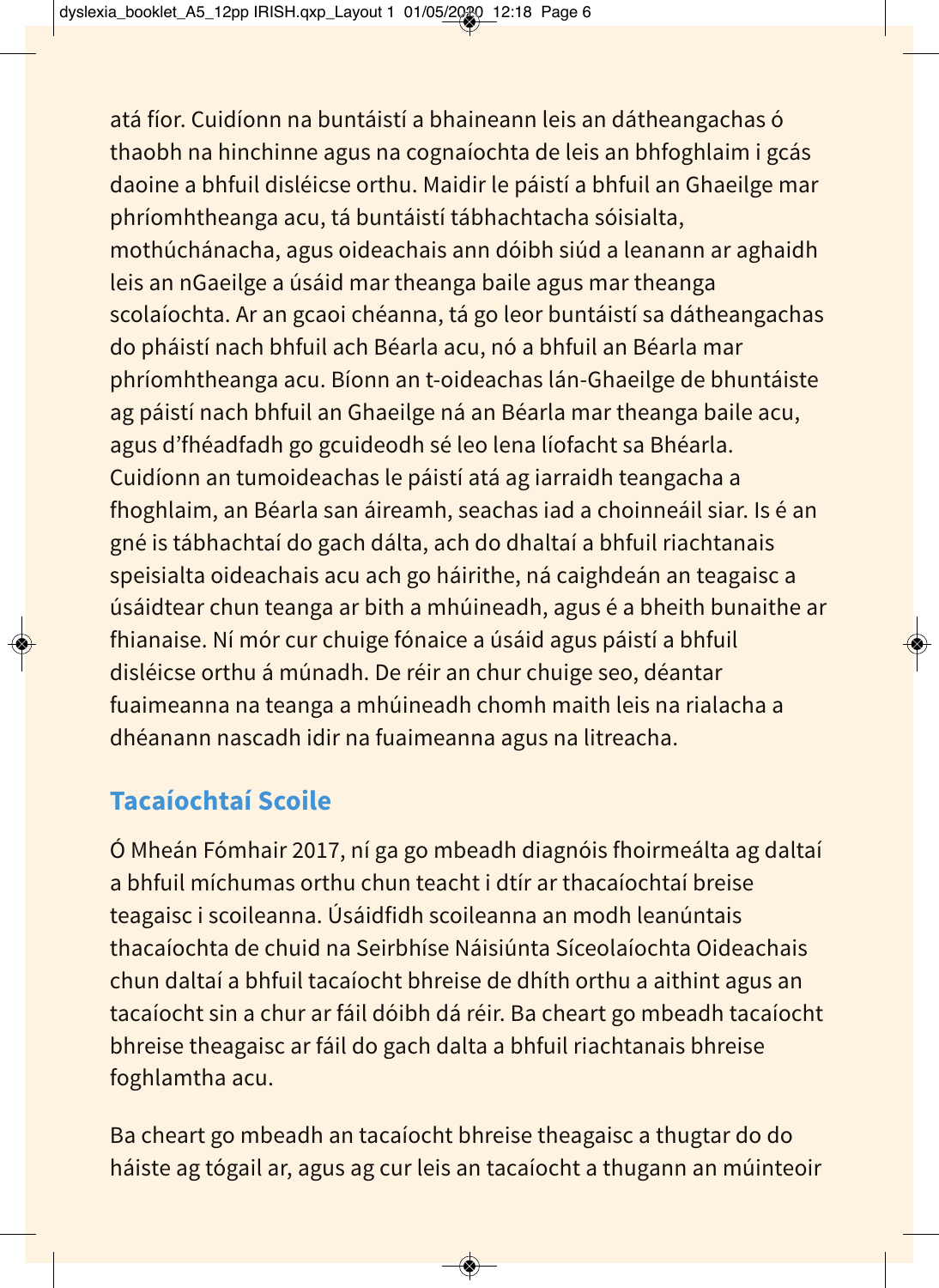ranga/ábhair sa seomra ranga de ghnáth. Is féidir tacaíocht bhreise theagaisc a chur ar fáil do do pháiste ar bhonn éifeachtach ar go leor bealaí, iad seo a leanas san áireamh:

- Do pháiste a bheith mar chuid de ghrúpa beag laistigh den ghnáthsheomra ranga
- ▶ Do pháiste a bheith mar chuid de ghrúpa beag i seomra ranga eile, ar leith ón ngnáthsheomra ranga
- Do pháiste a bheith á theagasc ar bhonn duine le duine
- ▶ Do pháiste a bheith á theagasc i rang ina bhfuil teagasc foirne i bhfeidhm. (Ciallaíonn seo go dtéann an múinteoir oideachais speisialta isteach sa seomra ranga leis an múinteoir ranga agus go ndéanann siad an rang a ullmhú agus a thabhairt le chéile)

Léiríonn taighde nach bhfuil ceann ar bith de na modhanna thuas a oireann do gach páiste a bhfuill riachtanais speisialta oideachais acu thar na cinn eile don tréimhse ar fad a chaitheann siad sa scoil. Bíonn an chuid is mó de scoileanna solúbtha agus d'fhéadfadh go mbeadh na modhanna ar fad atá luaite thuas in úsáid acu. D'fhéadfadh go mbeadh meascán díobh in úsáid acu chomh maith. Déanfaidh na scoileanna cinneadh bunaithe ar na riachtanais shainiúla atá ag na páistí iad féin agus iad ag iarraidh an bealach is fearr le tacaíocht a thabhairt dóibh a phleanáil. Ba cheart go rachfaí i gcomhairle le tuismitheoirí freisin agus Plean Oideachais don Dalta Aonair a chur le chéile.

Seo thíos roinnt ceisteanna a bhféadfaí a chur ar an bpríomhoide nó ar an bhfoireann tacaíochta:

- Cén modh tacaíochta a chuireann an scoil ar fáil do pháistí a bhfuil disléicse orthu?
- ▶ An bhfuil mórán taithí ag an scoil maidir le tacaíocht a thabhairt do pháistí a bhfuil disléicse orthu?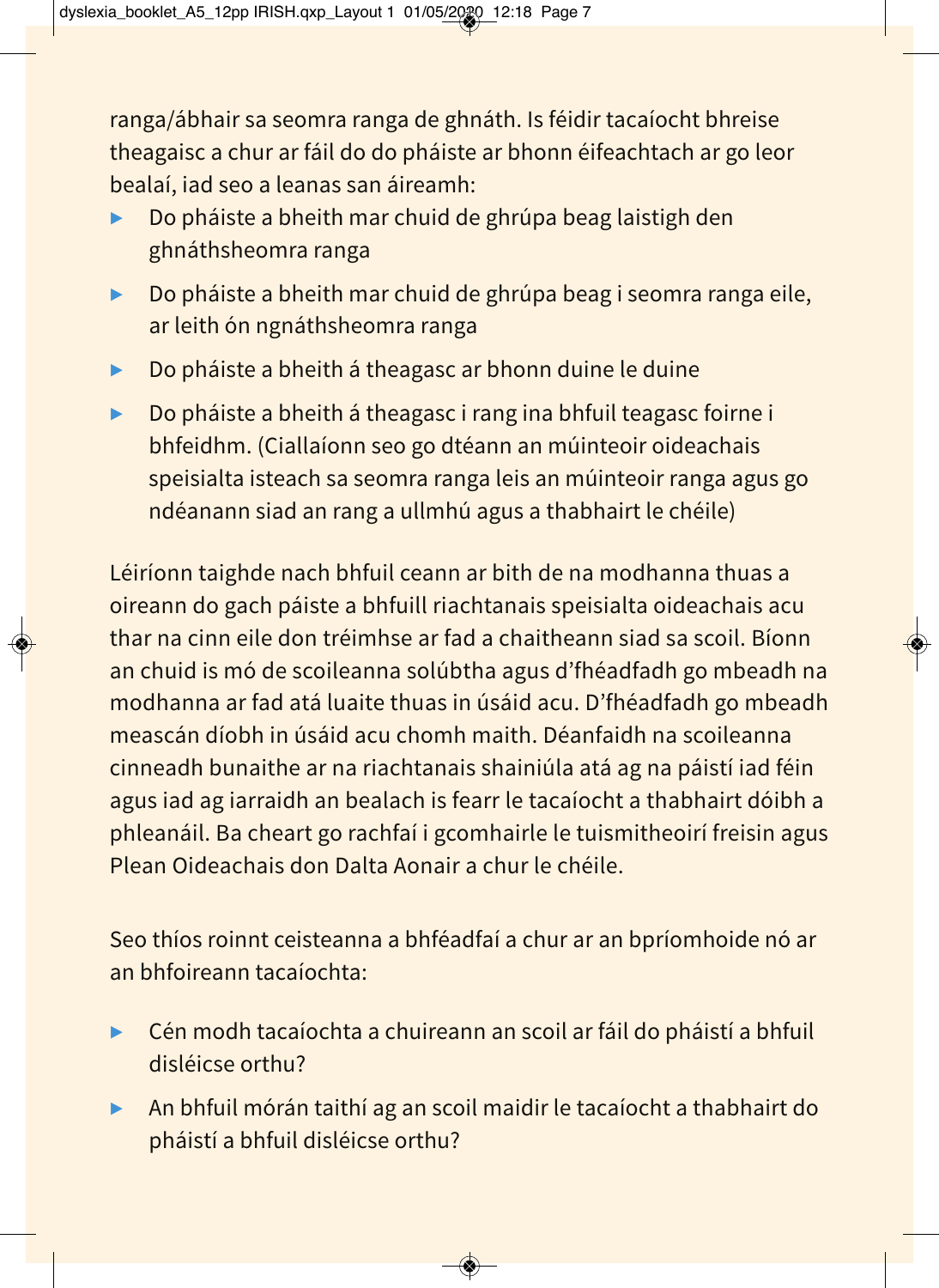- ▶ An gcuireann an scoil tacaíocht ar fáil sa Ghaeilge?
- ▶ An gcuireann an scoil tacaíocht ar fáil sa Bhéarla?
- ▶ An bhfuil achmhainní cearta ag foireann tacaíochta na scoile?
- $\triangleright$  An ndéanann foireann na scoile forbairt ghairmiúil leanúnach ar dhisléicse agus réimsí eile riachtanais speisialta oideachais?



- ▶ An bhfuil gnéithe ar leith de shaol na scoile a bheidh níos dúshlánaí do mo pháiste?
- Céard a tharlóidh mura mbeidh rath ar mo pháiste?
- An mbíonn cur chuige atá bunaithe ar fhianaise agus a thacaíonn leo siúd a bhfuil disléicse orthu in úsáid ag an scoil agus litearthacht (i ngach teanga) á teagasc
- An gcuireann an scoil tacaíocht ar fáil do thuismitheoirí le gur féidir leo cuidiú agus cur leis an bhfoghlaim sa bhaile?
- An gcuireann an scoil rochtain ar fáil do theicneolaíocht chúnta chun tacú leis an bhfoghlaim agus chun rochtain ar an gcuraclam a éascú?

# **Ról na dTuismitheoirí**

Cuireann An Chomhairle Náisiúnta um Oideachas Speisialta comhairle ar fáil do thuismitheoirí ar na bealaí is fearr ar féidir leo cuidiú le hobair bhaile.

Féach **www.sess.ie/dyslexia-section/helping-your-child-home**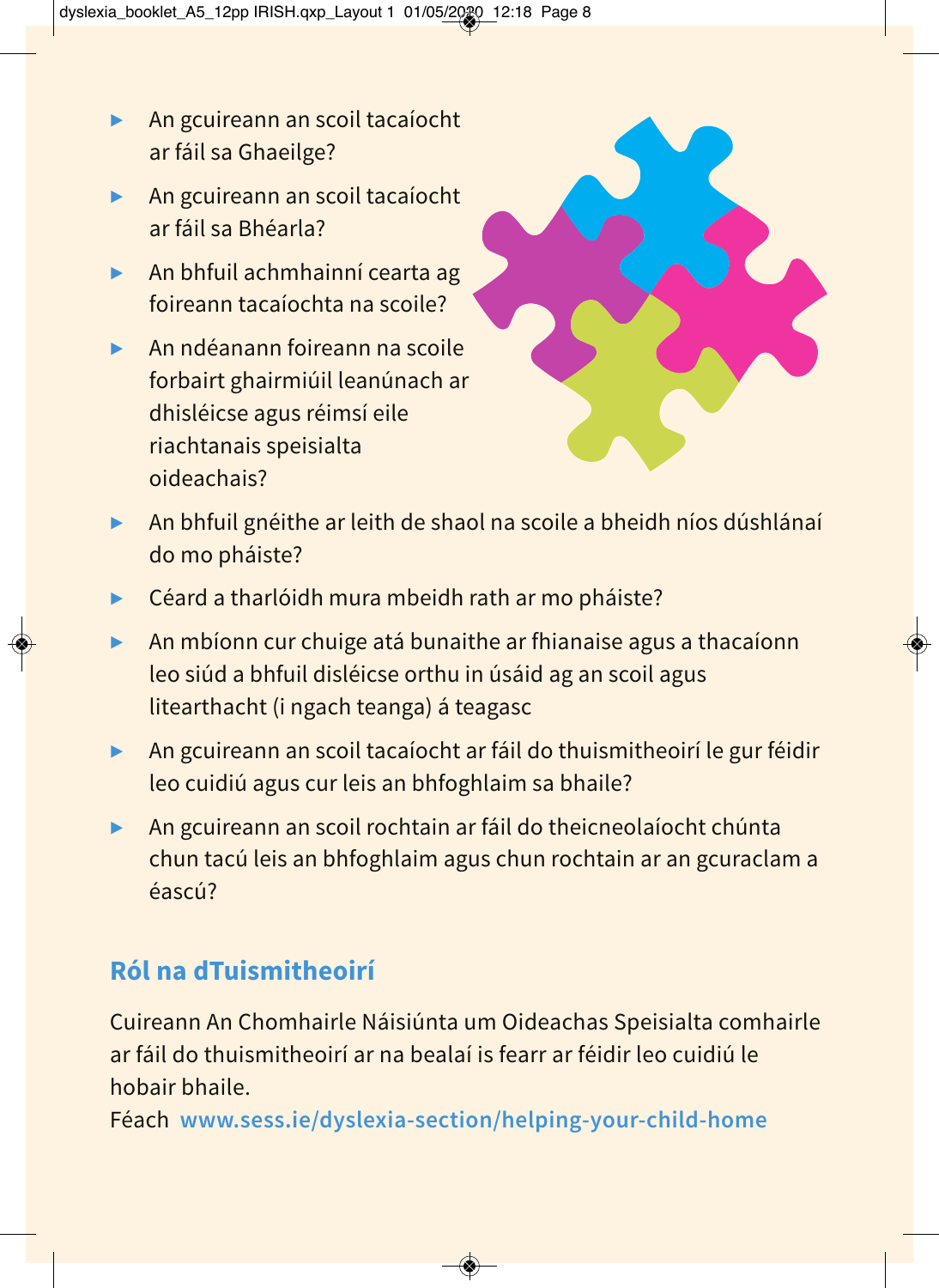Cuireann Cumann Disléicse na hÉireann cúrsaí, imeachtaí eolais agus comhdháileacha ar fáil do thuismitheoirí agus tá réimse leathan eolais ar fáil ar a shuíomh gréasáin **www.dyslexia.ie** ó ar ríomhphost **info@dyslexia.ie**.

Aithníonn scoileanna lán-Ghaeilge an tábhacht a bhaineann le tuismitheoirí a bheith páirteach i ngach gné d'fhoghlaim a bpáiste, obair bhaile san áireamh. Ní bhíonn an Ghaeilge mar theanga baile ag formhór na bpáistí atá ag freastal ar scoileanna lán-Ghaeilge taobh amuigh den Ghaeltacht. Tuigeann múinteoirí é seo, agus úsáideann siad an obair bhaile chun an méid a d'fhoglaim an páiste le linn an lae a threisiú. Beidh do phaiste in ann an obair bhaile a tugadh dóibh a mhíniú sa teanga a labhraíonn sibh le chéile sa bhaile. Beidh sé ina chúnamh mór do do pháiste má léiríonn tú dóibh go bhfuil an-suim agat go bhfuil siad ag éirí líofa sa Ghaeilge, agus sa dul chun cinn atá á dhéanamh acu sa scoil.

Tá go leor achmhainní ar fáil anois chun cuidiú le tuismitheoirí a bhfuil páistí dá gcuid ag freastal ar scoileanna lán-Ghaeilge. Áirítear i measc na n-acmhainní sin leaganacha foghraíochta de leabhair léitheoireachta chomh maith le cláir foghlama atá bunaithe ar theicneolaíocht faisnéise.

# **Ag Leanúint ar aghaidh ó Bhunscoil go hIar-bhunscoil**

Is minic a bhíonn sé scanrúil do dhaltaí agus dá dtuismitheoirí nuair atá siad ag dul ó bhunscoil go dtí iar-bhunscoil. Tabharfaidh an iar-bhunscoil tacaíocht do gach uile dhalta le gur féidir leo dul i dtaithí ar an saol san iar-bhunscoil. Chomh maith leis sin áfach, beidh an scoil ag súil go léireoidh do pháiste níos mó neamhspleáchais agus go mbeidh siad in ann a bheith níos freagraí astu féin de réir mar a théann an bhliain ar aghaidh. Bí cinnte na riachtanais atá ag do pháiste a phlé leis an scoil roimh ré le gur féidir leo tú a chur ar do shuaimhneas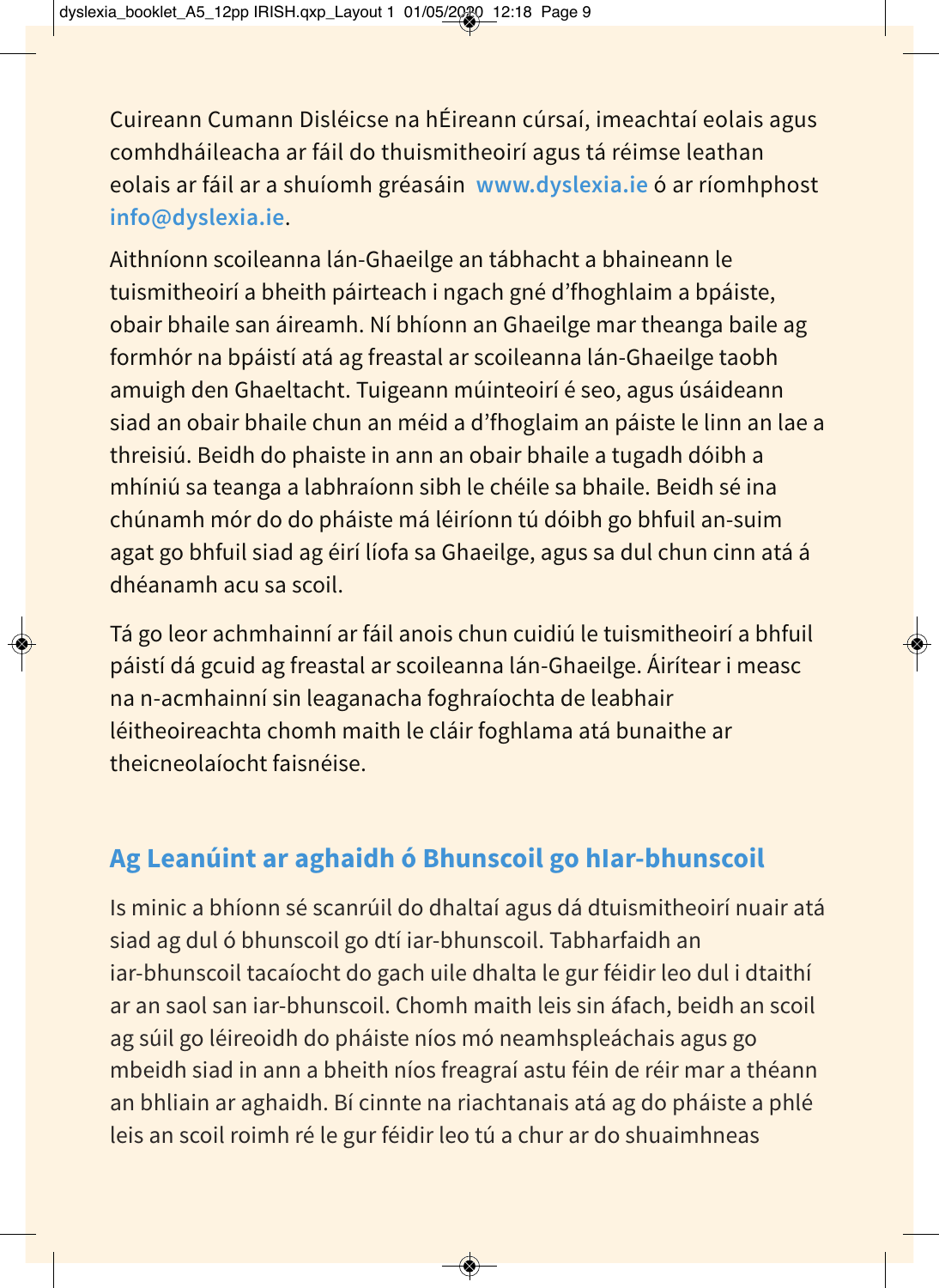dyslexia\_booklet\_A5\_12pp IRISH.qxp\_Layout 1 01/05/2020\_12:18 Page 10

maidir leis na tacaíochtaí a chuirfidh an scoil ar fáil le linn dóibh a bheith san iar-bhunscoil, na tacaíochtaí a bheidh ar fáil agus iad ag tabhairt faoi scrúduithe stáit agus rochtain ar theicneolaíocht chúnta, mar shampla. Tá go leor daltaí a bhfuil disléicse orthu ann ar éirigh leo an t-aistriú a dhéanamh ón mbunscoil go dtí



an iar-bhunscoil agus ar éirigh leo barr a gcumais a bhaint amach san Ardteist.

# **Tacaíochtaí do Thuismitheoirí**

#### **Gaeloideachas**

- Rannóg ceisteanna coitianta ar Riachtanais Speisialta Oideachais i scoileanna lán-Ghaeilge **www.gaeloideachas.ie**
- ▶ Ríomhiris a fhoilsítear gach ráithe agus atá dírithe ar thuismitheoirí a bhfuil páistí acu atá ag freastal ar scoileanna lán-Ghaeilge agus a mbíonn eolas faoi Riachtanais Speisialta Oideachais ar fáil inti
- ▶ Seimineáir do thuismitheoirí a bhfuil Riachtanais Speisialta Oideachais acu a tharlaíonn ar bhonn leathbhliantúil
- Sraith físeán YouTube faoi roinnt ceisteanna maidir le Riachtanais Speisialta Oideachais Féach **www.gaeloideachas.ie**
- ▶ Comhairle agus tacaíocht faoi gach gné den Ghaelscolaíocht
- Má tá tú ag iarraidh feabhas a chur ar do chuid Gaeilge féin, téigh go **www.irishforparents.ie**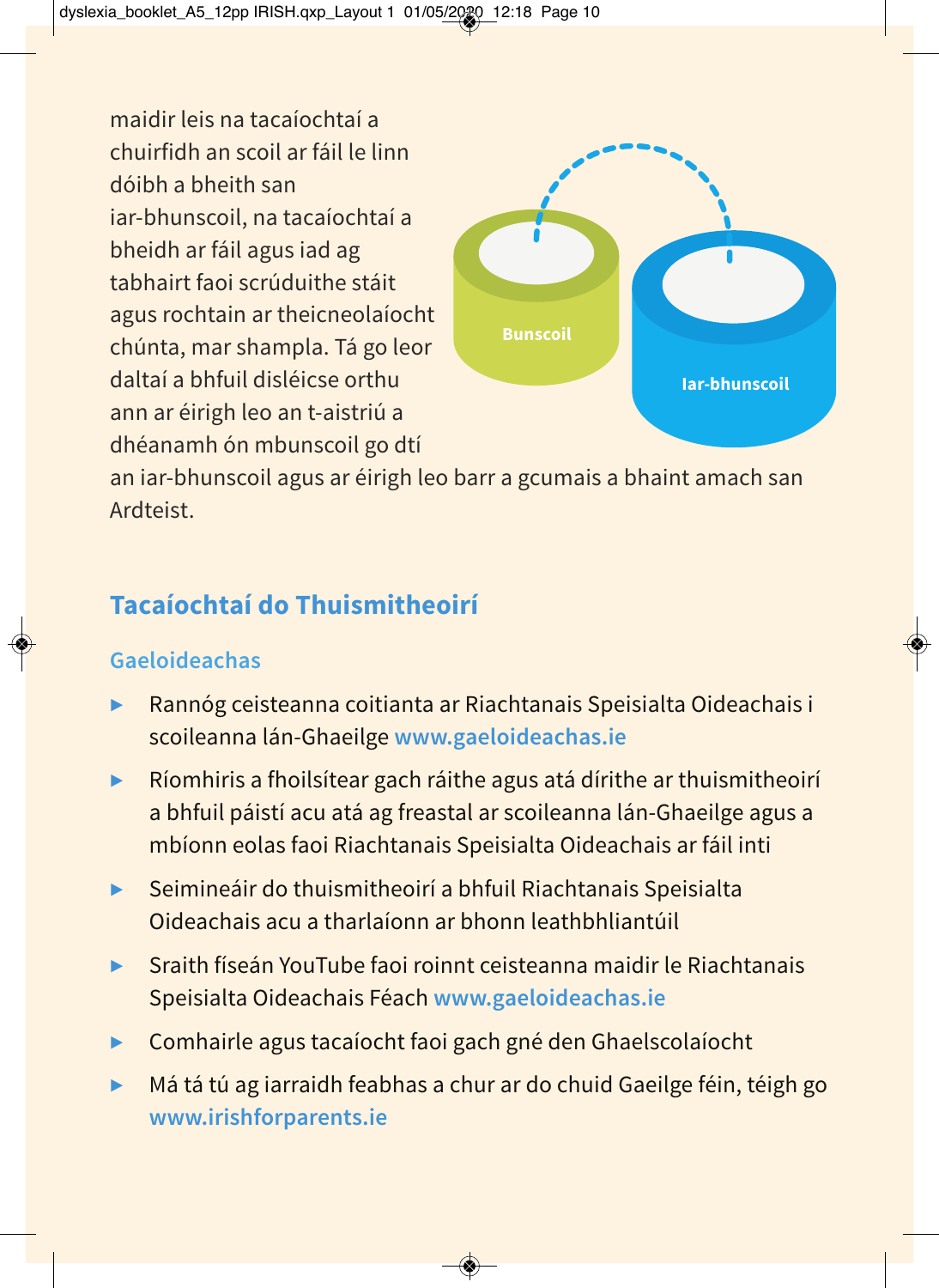Is eagraíocht é An Cumann Gael-litearthachta a bunaíodh i gcomhar le Gaeloideachas agus a chuireann eolas ar fáil faoi litearthacht agus disléicse sa Ghaeilge. Féach **www.gael-lit.weebly.com** le haghaidh tuilleadh eolais

#### **Cumann Disléicse na hÉireann**

- Suíomh gréasáin le réimse leathan eolais i dtaca le disléicse **www.dyslexia.ie**
- ▶ Seirbhís mheasúnaithe don disléicse in oifig náisiúnta na heagraíochta i mBaile Átha Cliath
- ▶ Cúrsaí do thuismitheoirí agus seimineáir eolais, ar fáil i mBaile Átha Cliath agus ar bhonn réigiúin
- ▶ Comhairle agus tacaíocht ar fáil ar an líne chabhrach eolais (**info@dyslexia.ie**)
- Sraith físeán YouTube agus comhráití maidir le disléicse ar Facebook Live
- Cainteoirí ar fáil chun cainteanna a thabhairt do thuismitheoirí i scoileanna agus sa phobal

#### **An Chomhairle Náisiúnta um Oideachas Speisialta**

▶ Cuireann an Chomhairle Náisiúnta um Oideachas Speisialta comhairle ar fáil do thuismitheoirí le páistí a bhfuil disléicse orthu Féach

**www.sess.ie/dyslexia-section/language-and-literacy-helping spoken-language-reading-spelling-and-writing**